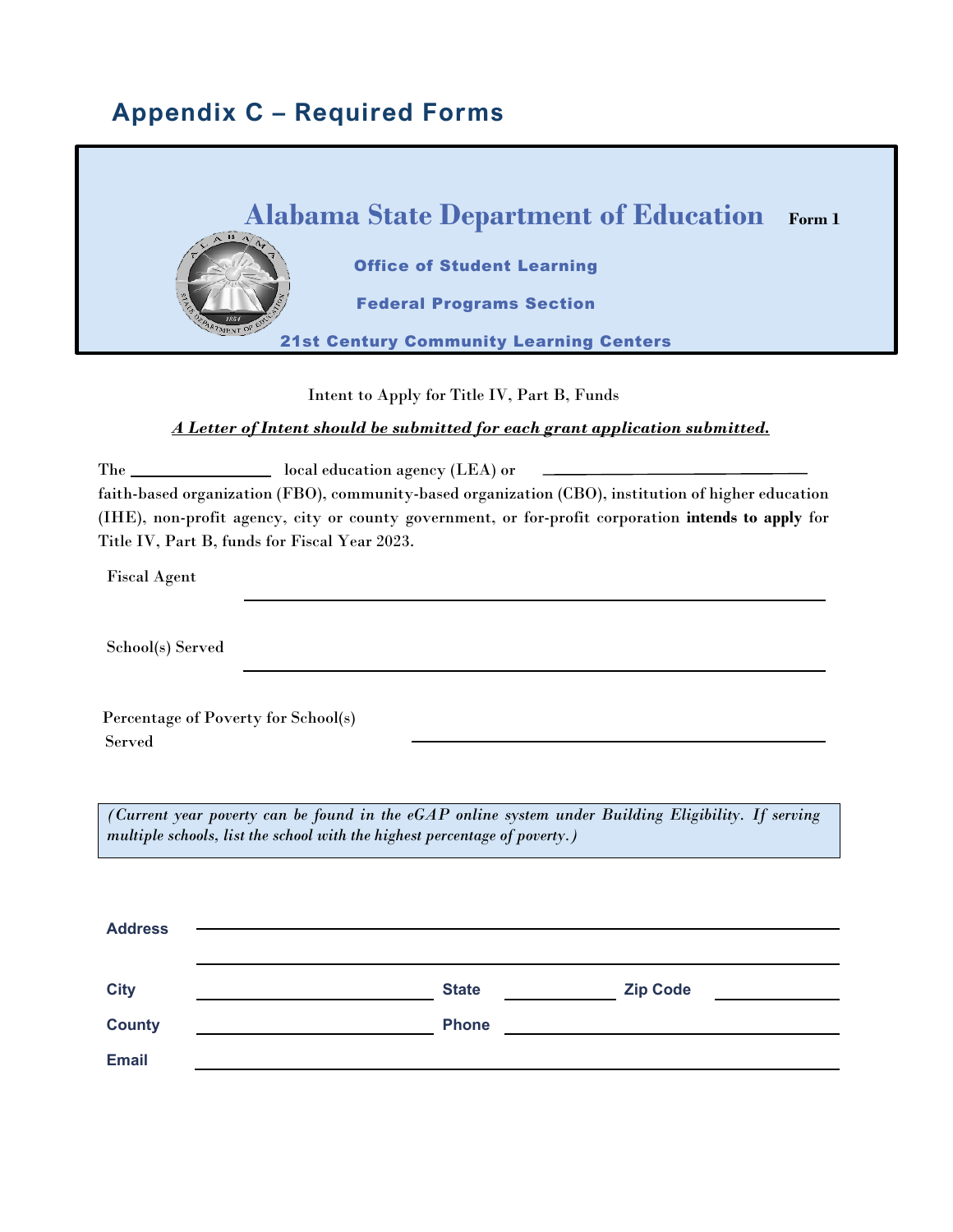Executive Officer's Signature (non-LEA) Date (mm/dd/yyyy)

Superintendent's Signature (LEA) Date (mm/dd/yyyy)

School's Administrator Signature (The signature is from the school that will be served)

Chief School Financial Officer/ Fiscal Representative Signature (The signature is from the school that will be served) Date (mm/dd/yyyy)

Date (mm/dd/yyyy)

- Filing of this notice is not mandatory; however, it will assist the ALSDE in anticipating the volume of proposals to better expedite the review process and finalize contract awards.
- Filing this notice in no way binds the organization to submit a proposal for this RFA.
- Applicants who do not file this notice are still eligible to submit a proposal.

Please submit this notice by mail or email as soon as possible after receipt of the RFA, but not later than, May 20, 2022, to:

### **Please mail or email to:**

Ms. Annette Scogin, Education Administrator Alabama State Department of Education Federal Programs Section Gordon Persons Building, Room 5348 Post Office Box 302101 Montgomery, AL 36130-2101

21stcclcgrant@ALSDE.edu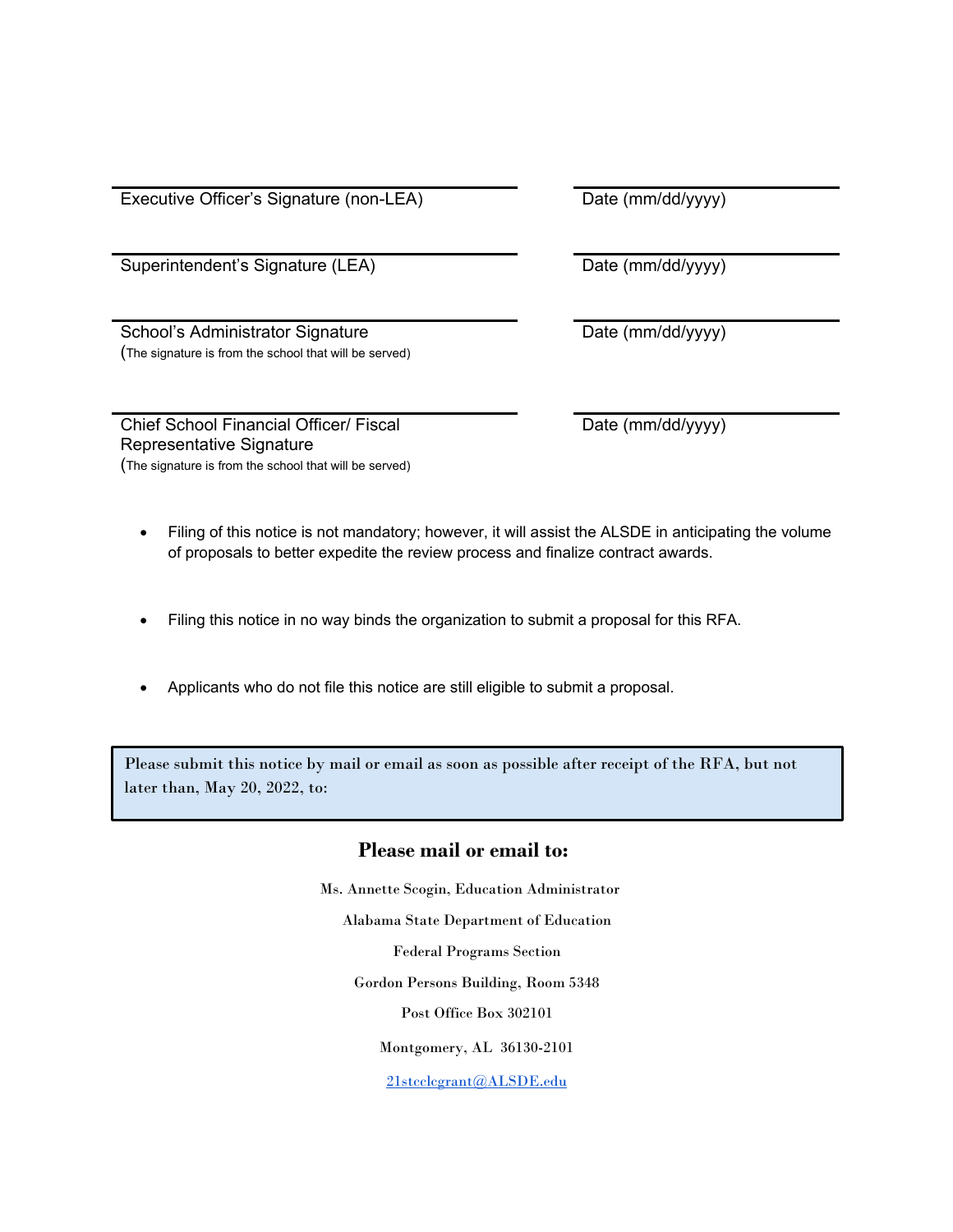|                                                                     | <b>Alabama State Department of Education</b><br><b>Office of Student Learning/Federal Programs Section</b><br><b>21st Century Community Learning Centers</b><br><b>Elementary and Secondary Education Act</b><br><b>Title IV, Part B</b><br>FY 2023 Application Cover Page | Form 2    |
|---------------------------------------------------------------------|----------------------------------------------------------------------------------------------------------------------------------------------------------------------------------------------------------------------------------------------------------------------------|-----------|
| Applicant Name of Fiscal Agent                                      |                                                                                                                                                                                                                                                                            |           |
| <b>Requested Amount</b><br>Schools to Be Served                     |                                                                                                                                                                                                                                                                            |           |
| <b>Priority Points Claimed:</b>                                     |                                                                                                                                                                                                                                                                            |           |
| $\bullet$                                                           | Yes<br>This application is a Joint/Co–Applicant proposal:                                                                                                                                                                                                                  | No        |
| This application will serve high school students ONLY:<br>$\bullet$ |                                                                                                                                                                                                                                                                            | Yes<br>No |

- **This application offers a Summer Program: [ Min. 5 weeks / 20 hrs. per week]** Yes No • **County without current 21st CCLC Program:** Yes No
- **Comprehensive Support and Improvement School:** Yes No
- Additional Targeted Support and Improvement School: **We Additional Targeted Support and Improvement School:** Yes No
- **Targeted Support and Improvement School:** Targeted Support and Improvement School: Ves No

For LEA Applicants Only: *Name of Cost Center*

*(For grants serving more than one school, enter the selected primary school served as the cost center.)*

Cost Center Code

Signature of Designated Project Manager Typed Name of Project Manager

#### Date **Contact Phone Number and Email Address**

*I certify that I am authorized by the governing board of the above-named school system or other eligible entity to submit this application or amendment:*  that all assurances, certifications, and disclosures submitted with the application will be observed; that the program will be implemented as described; *and that the governing board is responsible for complying with all state and federal requirements, including any audit exceptions* 

**FOR ALSDE USE ONLY:**

Approved:

Eric G. Mackey *State Superintendent of Education* Signature of Superintendent or Authorized Official

**Date** Typed Name of Superintendent/Authorized Official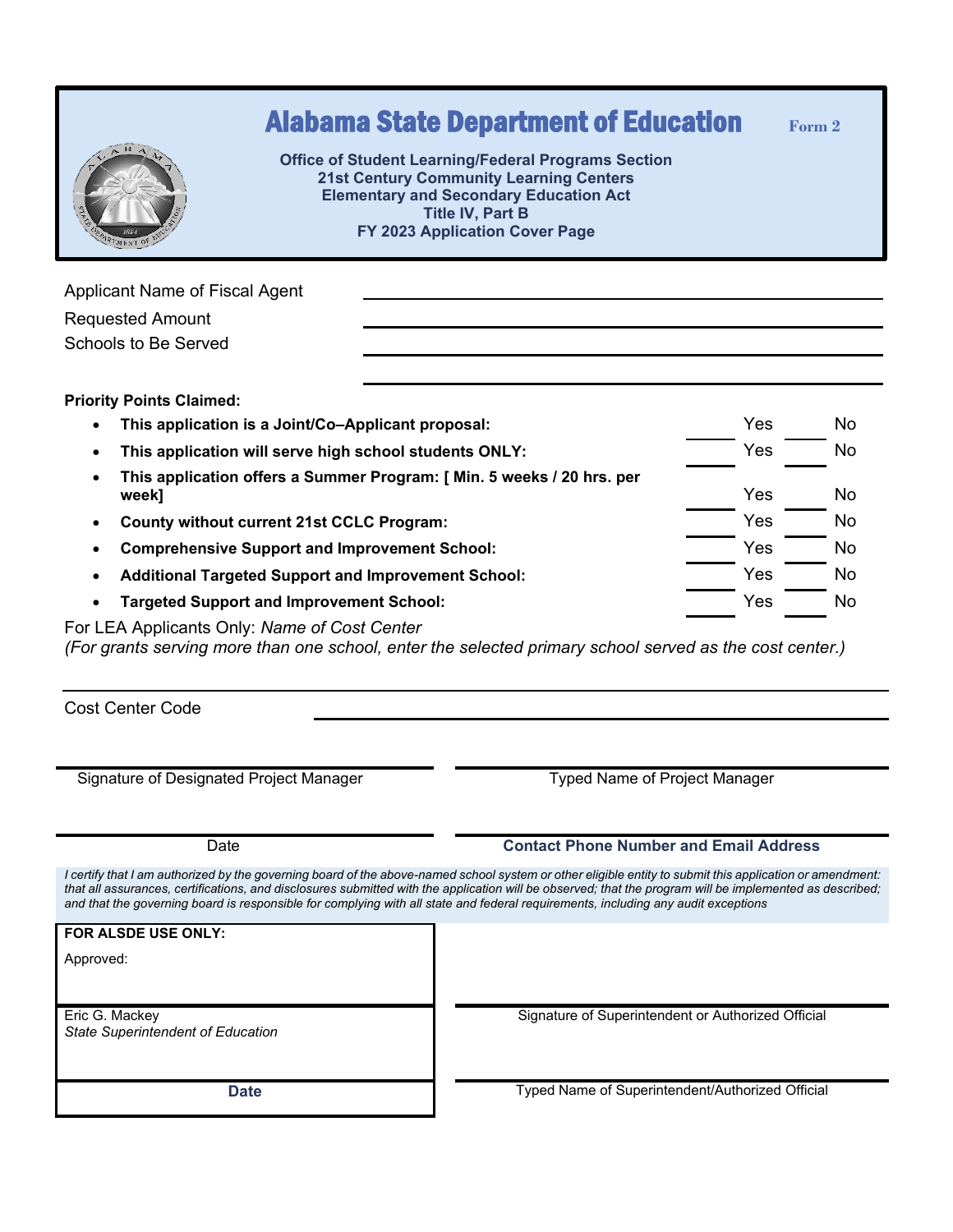### Assurances and Certifications **Form 3**

| An initial by the Superintendent or authorized person in the space to the left indicates the applicant agrees to comply<br>with the statement.                                                                                                                                                                                                                                                          |
|---------------------------------------------------------------------------------------------------------------------------------------------------------------------------------------------------------------------------------------------------------------------------------------------------------------------------------------------------------------------------------------------------------|
| The applicant agrees to keep such records and provide such information to the Alabama State Department of<br>Education (ALSDE) as reasonable and as may be required for fiscal audit and program evaluation.                                                                                                                                                                                            |
| All non-LEA applicants receiving more than \$750,000 per year agree to have an annual audit, per guidance from<br>2CFR part 200.501.                                                                                                                                                                                                                                                                    |
| The Community Learning Center will be operated in a safe and easily accessible facility.                                                                                                                                                                                                                                                                                                                |
| All reports will be completed and submitted in a timely manner in accordance with directives from the ALSDE.                                                                                                                                                                                                                                                                                            |
| The applicant will establish an active Community Learning Center Advisory Council that will meet at least bi-annually.                                                                                                                                                                                                                                                                                  |
| The applicant, if funded, will utilize fiscal accounting, disbursement, and auditing procedures consistent with local<br>policies and ALSDE requirements. LEA Chief Financial School Officers will provide appropriate expenditure reports<br>at least monthly to the 21st CCLC program manager for the purpose of managing 21st CCLC funds.                                                            |
| The proposed program was developed and will be carried out in active collaboration with other federal funding<br>sources to increase the level of state, local, and other non-federal funds-that would, in the absence of 21st CCLC<br>funds be made available for programs and activities authorized under this program; therefore, avoiding the<br>supplanting of other federal or non-federal funds. |
| Employees paid by 21st CCLC funds will not be used for any purpose other than to carry out the specific programs<br>set forth in the proposal based on the full or proportionate salary and time worked.                                                                                                                                                                                                |
| The community will be given notice of the intent to submit an application for 21st CCLC funds and that the application<br>and any waiver requests will be available for public review after submission of the application.                                                                                                                                                                              |
| The applicant has authority under Alabama state law to perform the function of the community learning center under<br>the No Child Left Behind Act of 2001 (NCLB); to submit the application; and to receive, hold, and disburse federal<br>funds made available under the application.                                                                                                                 |
| Funds will be expended according to the purpose and intent for which they were designated by ESEA directives and<br>the LEA/non-LEA application for funds.                                                                                                                                                                                                                                              |
| This application will serve as the basis for local operation and administration of program(s) under ESEA.                                                                                                                                                                                                                                                                                               |
| The applicant communicates and enforces rules and regulations of student and employee conduct, related illicit drug<br>use, and unlawful possession and distribution of these drugs. The applicant further clearly communicates sanctions<br>for both students and employees and provides information about available resources for those in need of such<br>information.                               |
| Procedures are developed for storing and administering approved and/or required medications and/or first aid to<br>students.                                                                                                                                                                                                                                                                            |
| Applicant will comply with the applicable Office of Management and Budget 2CFR part 200 "Uniform Administrative<br>Requirements, Cost Principles and Audit Requirements for Federal Grants."                                                                                                                                                                                                            |
| Applicant will comply with Education Department General Administrative Regulations (EDGAR), 34 CFR Part 80 and<br>Section 427 of the General Education and Provisions Act relating to overcoming barriers in the six areas of gender,<br>race, national origin, color, disability, or age.                                                                                                              |

**Signature of Superintendent or Project Authorized Official Date** 

**Signature of Chief School Financial Officer/Fiscal Accountant Date** 

**or**

**Signature of non-LEA/Agency CEO** Date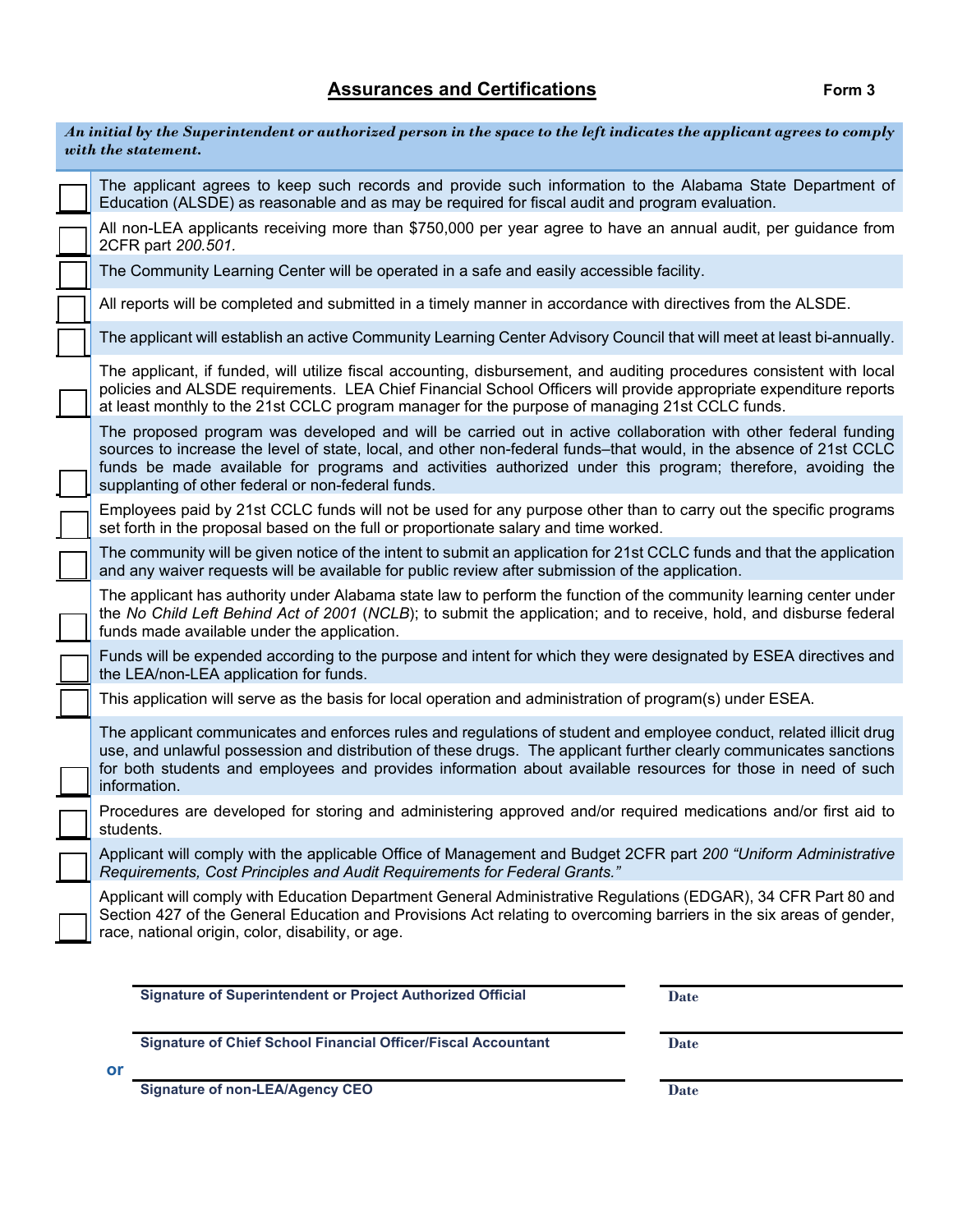

# Alabama 21st Century Community Learning Centers **Form 4**

### Partnership Agreement

By signing this document, you are certifying that you are a contributing community partner to the 21st Century Community Learning Center; and you are committed to its ongoing success, as the project seeks to serve students and families in your area. *Note: The listing below does not infer the same level of commitment as that of a Joint/Co–Applicant.*

| <b>Legal Name of Participating Agencies</b> | <b>Committed Goods/Services</b><br><b>Frequency of Services</b> | <b>Print Name and Phone Number</b> | <b>Authorized Signature</b> |
|---------------------------------------------|-----------------------------------------------------------------|------------------------------------|-----------------------------|
|                                             |                                                                 |                                    |                             |
|                                             |                                                                 |                                    |                             |
|                                             |                                                                 |                                    |                             |
|                                             |                                                                 |                                    |                             |
|                                             |                                                                 |                                    |                             |
|                                             |                                                                 |                                    |                             |
|                                             |                                                                 |                                    |                             |
|                                             |                                                                 |                                    |                             |
|                                             |                                                                 |                                    |                             |
|                                             |                                                                 |                                    |                             |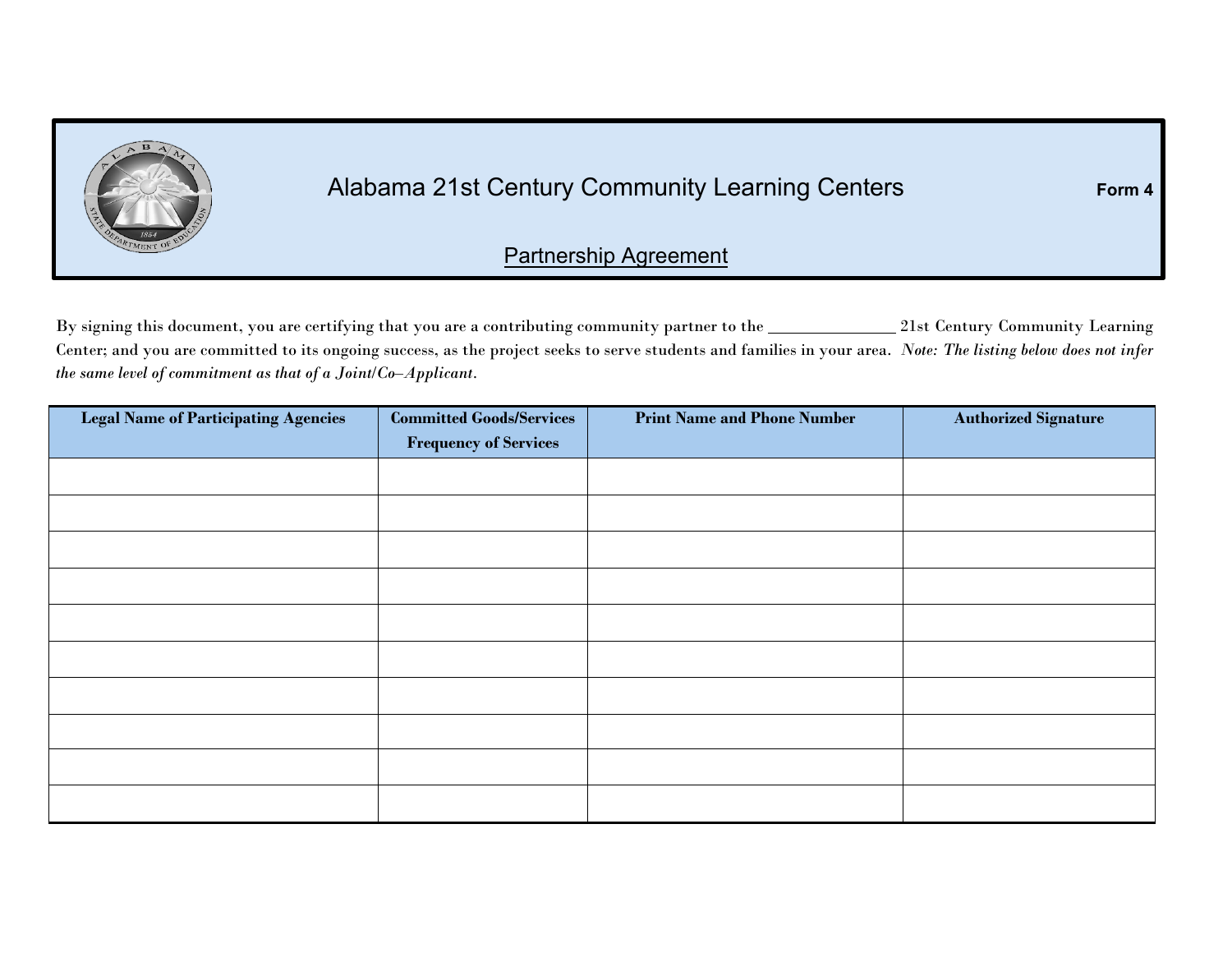# MEMORANDUM OF AGREEMENT (SAMPLE)

The purpose of this Memorandum of Agreement is to state the mutual understanding of the parties regarding the application to establish a 21st Century Community Learning Center and foundation for collaboration between

|                        | and                                                                                                                                                                                                                                                                         |
|------------------------|-----------------------------------------------------------------------------------------------------------------------------------------------------------------------------------------------------------------------------------------------------------------------------|
|                        | supported by 21st CLCC funds, has set the                                                                                                                                                                                                                                   |
|                        | following goals for $202 - 202$ for students in grade level(s):                                                                                                                                                                                                             |
|                        | 1.<br><u> 1989 - Johann Stein, mars an deutscher Stein und der Stein und der Stein und der Stein und der Stein und der</u>                                                                                                                                                  |
|                        | 2.<br><u> 1989 - Andrea Santa Andrea Andrea Andrea Andrea Andrea Andrea Andrea Andrea Andrea Andrea Andrea Andrea Andr</u><br>3.<br><u> 1989 - Johann Stoff, deutscher Stoff, der Stoff, der Stoff, der Stoff, der Stoff, der Stoff, der Stoff, der S</u>                   |
|                        | This agreement defines the partnership agreement and contributions and capabilities of                                                                                                                                                                                      |
|                        | to advance goals 1-3 through the state of the state of the state of the state of the state of the state of the<br>following: (Examples of contributions and capabilities of the above-mentioned partner)                                                                    |
| А.                     |                                                                                                                                                                                                                                                                             |
| В.<br>$\mathbf{C}$ .   | ,我们也不会有一个人的人,我们也不会有一个人的人,我们也不会有一个人的人。""我们,我们也不会有一个人的人,我们也不会有一个人的人。""我们,我们也不会有一个人                                                                                                                                                                                            |
|                        | agrees to provide the following                                                                                                                                                                                                                                             |
|                        | capabilities and resources towards successful implementation of the project:                                                                                                                                                                                                |
| А.                     |                                                                                                                                                                                                                                                                             |
| В.<br>C.               | 的,我们也不会有什么。""我们的人,我们也不会有什么?""我们的人,我们也不会有什么?""我们的人,我们也不会有什么?""我们的人,我们也不会有什么?""我们的                                                                                                                                                                                            |
|                        | The agreement is for a period of one year and may be renewed annually up to five years.                                                                                                                                                                                     |
|                        | Accepted and Agreed:                                                                                                                                                                                                                                                        |
| By:                    |                                                                                                                                                                                                                                                                             |
|                        | Date: <u>________________________</u><br>Title: <u>New York Channels and Contraction:</u> Contraction: New York Channels and Channels and Channels and Channels and Channels and Channels and Channels and Channels and Channels and Channels and Channels and Channels and |
|                        |                                                                                                                                                                                                                                                                             |
| By:                    |                                                                                                                                                                                                                                                                             |
| Date:<br><b>Title:</b> | Drganization: 2007 Contract Department of the Contract Organization:                                                                                                                                                                                                        |
|                        |                                                                                                                                                                                                                                                                             |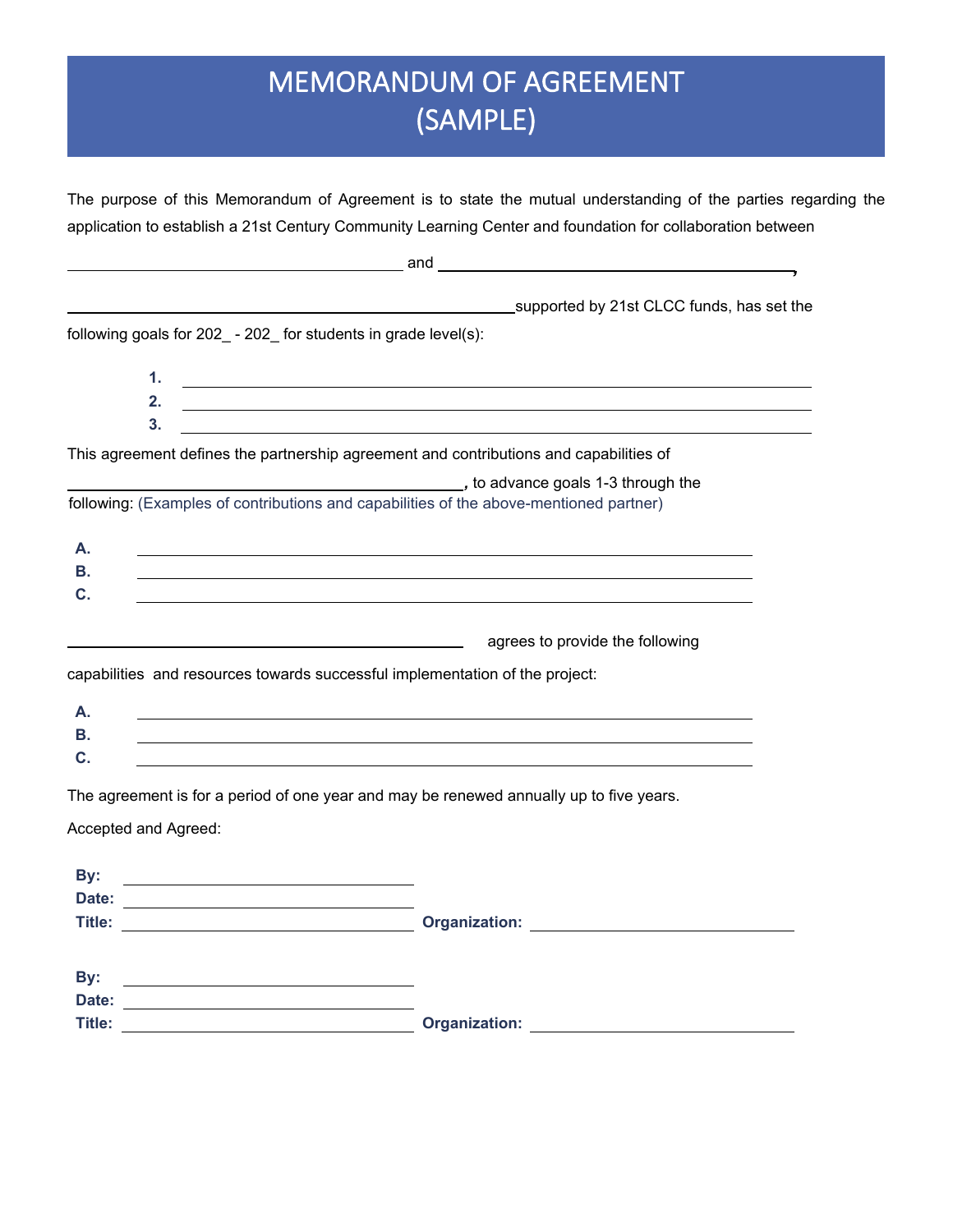#### **Superintendent and Principal Support Certification Form Form 6**



The Alabama State Department of Education (ALSDE) expects each 21st CCLC program to collaborate and cooperate with regular school academic programs and help students meet state and local College and Career-Ready Academic Standards. Accordingly, 21st CCLC grantees must develop a comprehensive and strategic plan of action to involve sustainable partnerships with all stakeholders within the community. In keeping with this expectation, the Superintendent, and **each** principal of the school(s) whose students are served through the efforts of the program must demonstrate commitment and buy-in to the ongoing success of the proposed project.

**LEA Leadership** (Superintendent, Assistant Superintendents, LEA Board, etc.) agrees to the following roles and responsibilities:

- 1. Maintain knowledge of state (ALSDE) and local LEAs 21st CCLC site(s) goals, objectives, and practices; help to foster partnership development, and advocate the program in the school district and community.
- 2. Assist in ensuring and implementing consistent communication among partners and stakeholders.
- 3. Provide site staff and partners with access to appropriate LEA buildings, facilities, and student-level data.
- 4. Consider 21st CCLC project implementation and capacity-building efforts as a multi-year commitment.
- 5. Participate in meetings as deemed appropriate, necessary, and/or as requested by the ALSDE.
- 6. Remain apprised of 21st CCLC federal and state statues; ensure compliance with the original stipulations and intent of the approved RFA; and adhere to all guidelines, regulations, and assurances as set forth in the Grant Application.

**Location Leadership** (Principal, Assistant Principal(s), etc.) agrees to the following roles and responsibilities:

- 1. Maintain knowledge of state (ALSDE) and local LEAs 21st CCLC site(s) goals, objectives, and practices; help to foster partnership development, and advocate the program in the school district and community.
- 2. Champion the 21st CCLC program with faculty and staff.
- 3. Provide leadership while ensuring and implementing a shared vision and 21st CCLC program alignment to the regular school-day objectives.
- 4. Meet weekly/bi-weekly with the Program Manager or Site Coordinator(s) to communicate accomplishments and/or identify any areas of opportunity.
- 5. Maintain regular communication with 21st CCLC stakeholders and community partners by telephone, email, newsletters, websites, or by whatever means necessary or needed.
- 6. Visit 21st CCLC classrooms to support implementation efforts.
- 7. Consider 21st CCLC project implementation and capacity-building efforts as a multi-year commitment.
- 8. Provide site staff and partners with access to appropriate LEA buildings, facilities, and student-level data.
- 9. Assist with research and evaluation activities including the collection and management of data (including grant impact) as directed by the ALSDE team.
- 10. Include the work of the 21st CCLC program within the school and local LEA plan of the CIP.
- 11. Participate in meetings as deemed appropriate, necessary, and/or as requested by the ALSDE.
- 12. Remain apprised of 21st CCLC federal and state statutes; ensure compliance with the original stipulations and intent of the approved RFA; and adhere to all guidelines, regulations, and assurances as set forth in the Grant Application.

#### Name of Eligible LEA/School(s)

By signature, I certify that I have reviewed all applicable documentation; I understood and agree to support the implementation of the proposed 21st CCLC program and will adhere to the assurances.

| <b>Name of Superintendent</b> | <b>Original Signature</b> | <b>Date</b> |  |
|-------------------------------|---------------------------|-------------|--|
| Name of Principal(s)          | <b>Original Signature</b> | <b>Date</b> |  |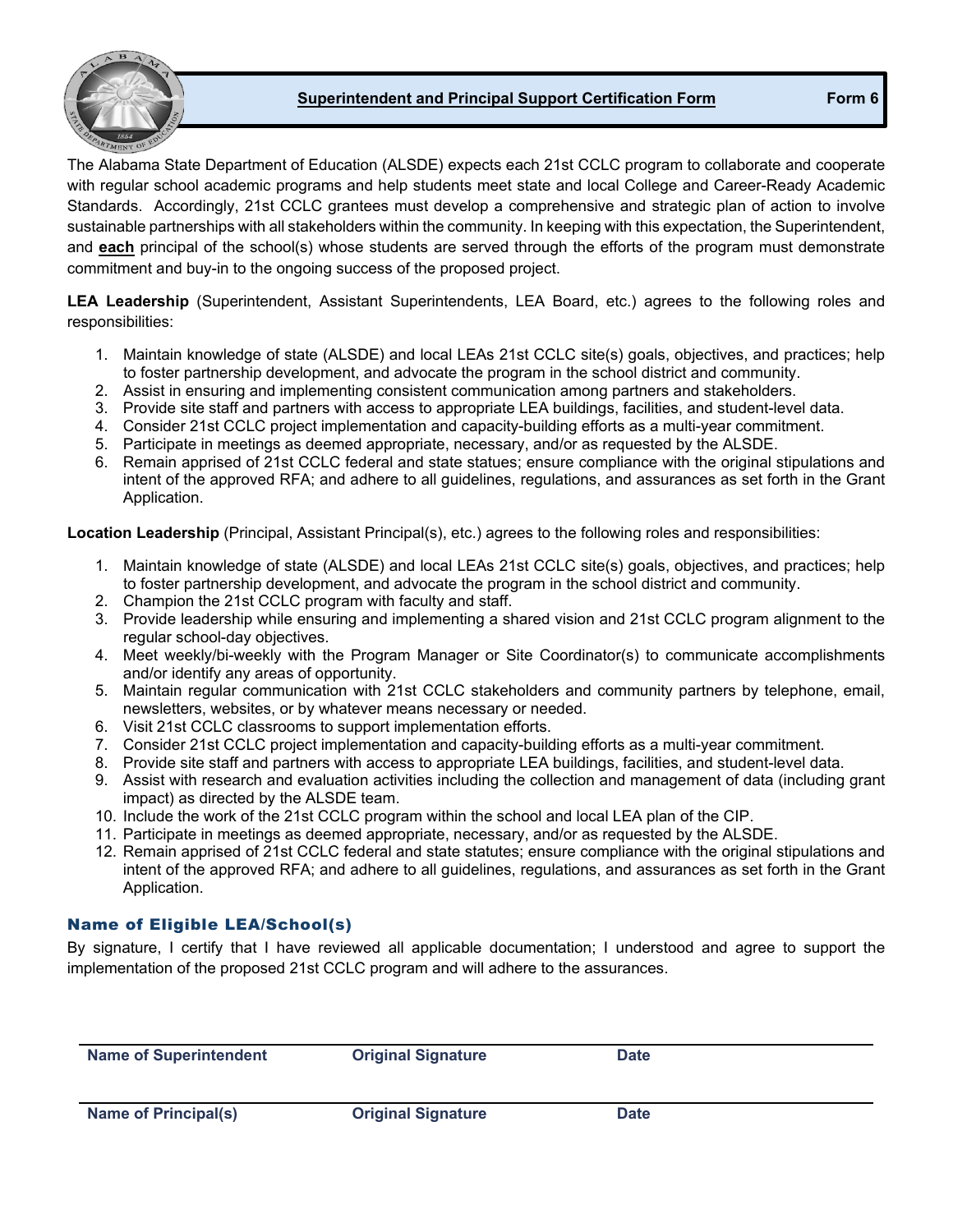

**Alabama Department of Education Federal Programs Alabama 21st Century Community Learning Centers Administrative Cost Worksheet for Fiscal Year 10/1/2022 - 9/30/2023**

**Applicant Agency**

**Site Location**

**Revision Date Cohort** 

**21st CCLC – Form 7**

| <b>Total Grant Award</b> |                                 | Administrative Cap   |                       |                 | <b>Program Administrative</b><br>Cost |  |
|--------------------------|---------------------------------|----------------------|-----------------------|-----------------|---------------------------------------|--|
|                          | <b>Administrative Personnel</b> |                      |                       |                 |                                       |  |
| <b>Object Code</b>       | <b>Title/Position</b>           | <b>Annual Salary</b> |                       | <b>Benefits</b> | <b>Totals</b>                         |  |
| Organizational Code      |                                 |                      |                       |                 |                                       |  |
| for CBO/FBO              |                                 |                      |                       |                 |                                       |  |
|                          |                                 |                      |                       |                 |                                       |  |
|                          |                                 |                      |                       |                 |                                       |  |
|                          |                                 |                      |                       |                 |                                       |  |
|                          |                                 |                      |                       |                 |                                       |  |
|                          |                                 |                      |                       |                 |                                       |  |
|                          |                                 |                      | <b>Total Salaries</b> |                 |                                       |  |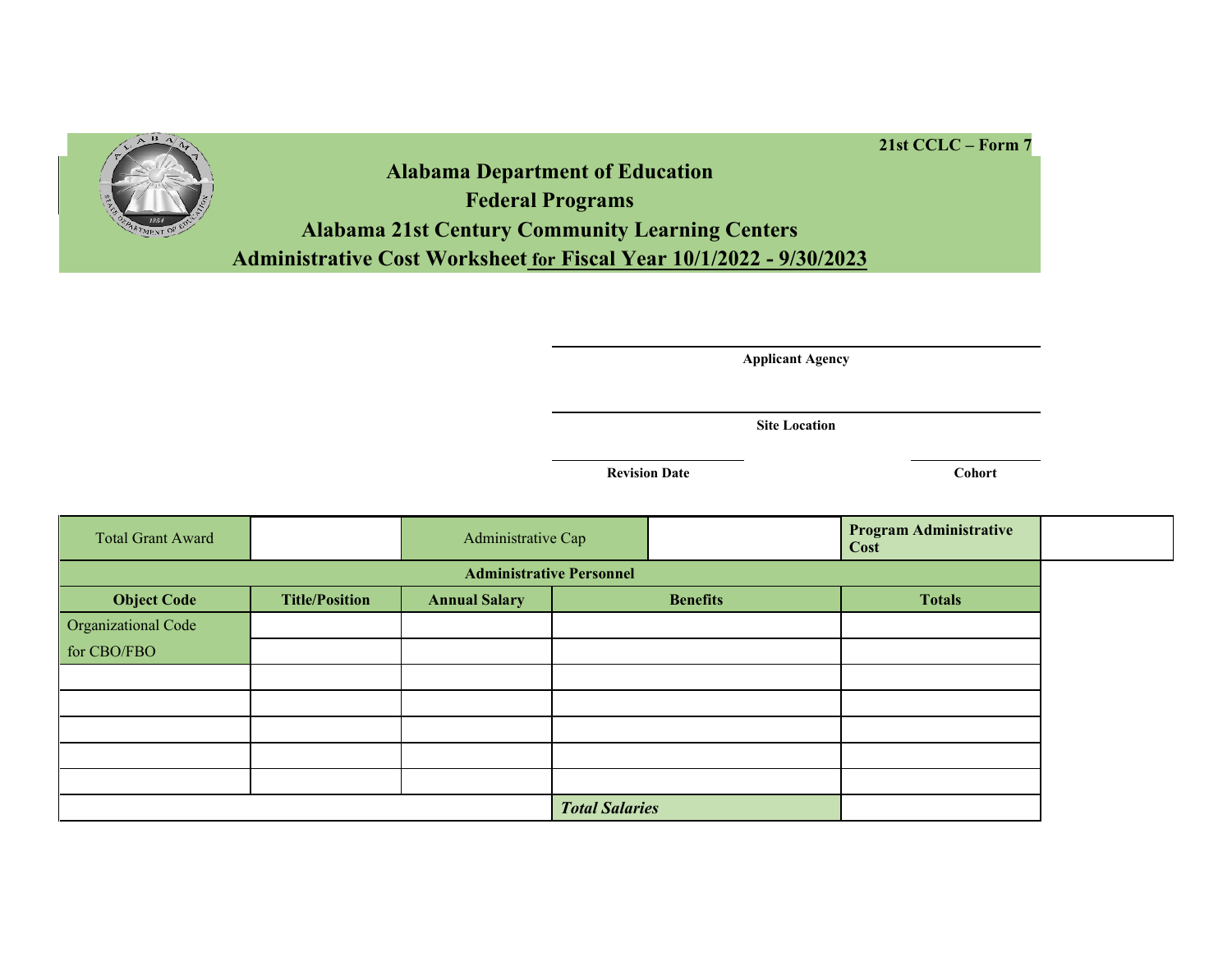Total Administrative Salaries from table above:

\_\_\_\_\_\_\_\_\_\_\_\_\_\_\_\_\_\_\_\_\_\_\_\_

Place this amount on the Budget Page in eGAP under General Administrative (6000-6999) Salaries (010-199). Administrative salaries should be allocated under *General Administrative* in eGap and separated from other salary funding.

Total Administrative Benefits from table above:

Place this amount on the Budget Page in eGAP under General Administrative (6000-6999) Benefits (200-299)

| <b>Indirect Costs</b>                                                                                                                                                                                                                                     |             |                             |  |  |
|-----------------------------------------------------------------------------------------------------------------------------------------------------------------------------------------------------------------------------------------------------------|-------------|-----------------------------|--|--|
| Indirect Costs are defined as those costs of a general nature which are not readily identifiable with the activities of the grant; but are,<br>nevertheless, incurred for the joint benefit of those activities and other activities of the organization. |             |                             |  |  |
| <b>Object Code</b>                                                                                                                                                                                                                                        | <b>Item</b> | <b>Total</b>                |  |  |
| <b>Organizational Code</b>                                                                                                                                                                                                                                |             |                             |  |  |
| for CBO/FBO                                                                                                                                                                                                                                               |             |                             |  |  |
|                                                                                                                                                                                                                                                           |             |                             |  |  |
|                                                                                                                                                                                                                                                           |             |                             |  |  |
|                                                                                                                                                                                                                                                           |             |                             |  |  |
|                                                                                                                                                                                                                                                           |             |                             |  |  |
|                                                                                                                                                                                                                                                           |             |                             |  |  |
|                                                                                                                                                                                                                                                           |             | <b>Total Indirect Costs</b> |  |  |